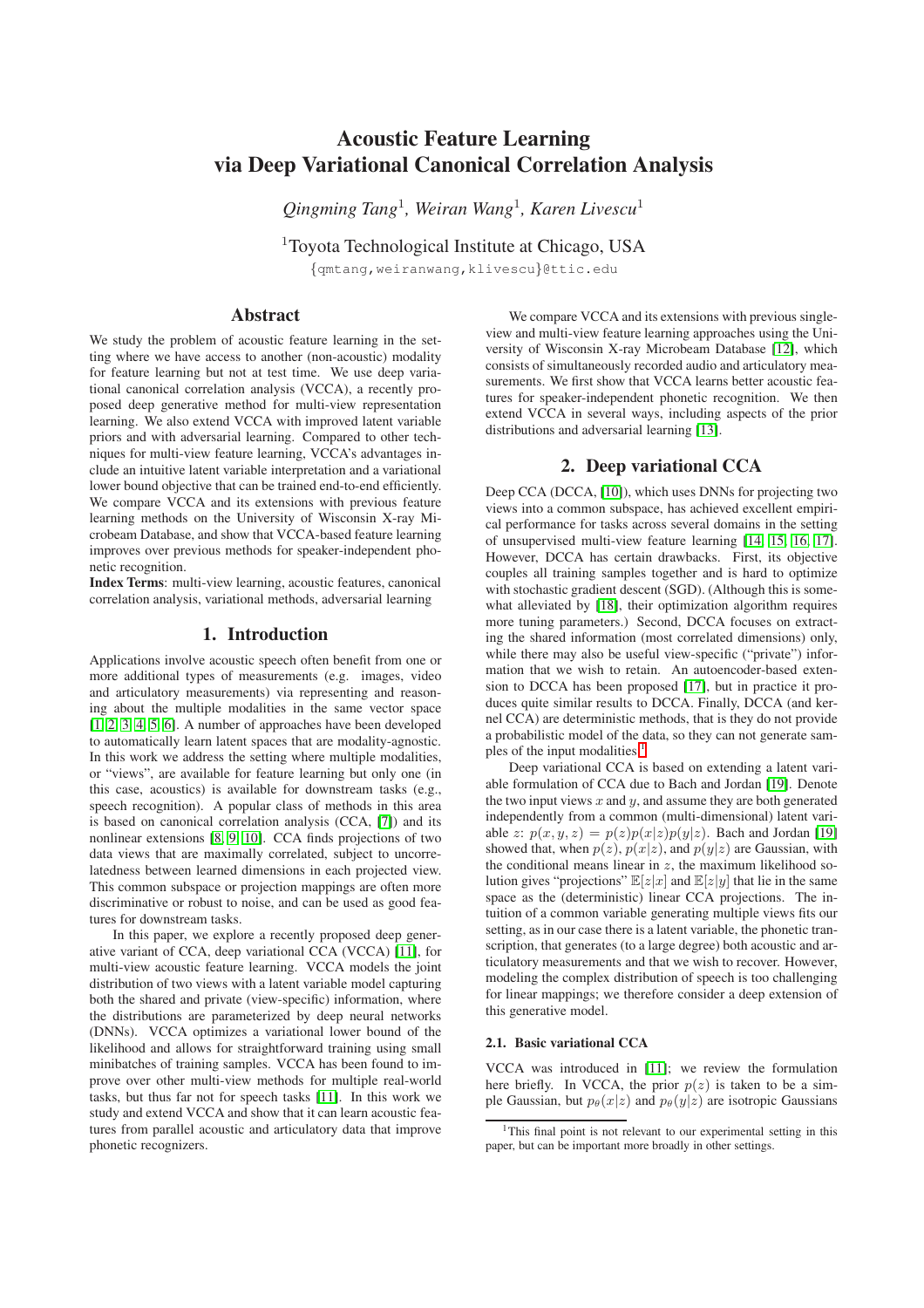<span id="page-1-1"></span>

Figure 1: *Left: graphical model of VCCA with view-specific private variables (VCCAP). Right: multi-view acoustic feature learning with VCCAP and adversarial training. VCCAP alone corresponds to this model without D1, D2; basic VCCA also has no*  $h_x$ ,  $h_y$ .

with means parameterized by two DNNs respectively (parameters collectively denoted  $\theta$ ) and whose standard deviations are a tuning parameter. With this parameterization, the marginal distribution  $p(x, y) = \int p(z)p(x|z)p(y|z)dz$  does not have a closed form. Using a variational inference approach similar to that of variational autoencoders [\[20\]](#page-4-19), VCCA parameterizes the approximate posterior  $q_{\phi}(z|x)$  using another DNN (with weight parameters  $\phi$ ), and optimizes the following lower bound of the log likelihood :

$$
\mathcal{L}(x, y; \theta, \phi) = -D_{KL}(q_{\phi}(z|x)||p(z)) \n+ E_{q_{\phi}(z|x)}[\log p_{\theta}(x|z) + \log p_{\theta}(y|z)].
$$
 (1)

Here  $D_{KL}(q_{\phi}(z|x)||p(z))$  denotes the KL divergence between the learned  $q_{\phi}(z|x)$  and the prior  $p(z)$ . Note that, for Gaussian observation models  $p(x|z)$  and  $p(y|z)$ , maximizing the likelihood is equivalent to minimizing the reconstruction errors. Calculating the expectation term in [1](#page-1-0) can be done efficiently by Monte Carlo sampling. The approximate posterior is modeled as another Gaussian whose mean and standard deviation are outputs of the neural network with weights  $\phi$ . Using the "reparameterization trick" of [\[20\]](#page-4-19), we only need to draw samples from the simple  $\mathcal{N}(0, I)$  distribution to obtain samples of  $q_{\phi}(z|x)$ , and stochastic gradients with respect to the DNN weights can be computed using standard backpropagation.

Given a set of N paired samples  $\{(x_1, y_1), ..., (x_N, y_N)\}\$ of the input variables  $(x, y)$ , VCCA maximizes the variational lower bound on the training set

$$
\max_{\theta,\phi} \sum_{i=1}^N \mathcal{L}(x_i, y_i; \theta, \phi).
$$

Finally, as in the probabilistic interpretation of CCA, we use the mean of  $q_{\phi}(z|x)$  (the outputs of the corresponding DNN when fed  $x$  as input) as the learned features.

## 2.2. VCCA with private variables (VCCAP)

VCCA has been extended by [\[11\]](#page-4-10) to include view-specific private variables; we denote the resulting model VCCA-private (VCCAP). VCCAP introduces two additional sets of latent variables,  $h_x$  of dimensionality  $d_{h_x}$  and  $h_y$  of dimensionality  $d_{h_y}$ , for the two views x and y respectively. The input x is taken to be jointly generated by  $h_x$  and z, and similarly for the second view. The intuition is that there might be aspects of the two views that are not captured by the shared variables, so that reconstructing the inputs using only the shared variables is difficult. For example, in the case of acoustic and articulatory data used in our experiments, the articulatory data does not contain nasality information while the acoustic signal does. Explicitly modeling the private information in each view eases the burden of the reconstruction mappings, and may also retain additional useful information in the target view. The graphical model of VCCAP is shown in Figure [1](#page-1-1) (left).

<span id="page-1-0"></span>To obtain a tractable objective, VCCAP parameterizes two additional posteriors  $q_{\phi}(h_x|x)$  and  $q_{\phi}(h_y|y)$  and maximizes the following lower bound on the log likelihood:

$$
\mathcal{L}_{private}(x, y; \theta, \phi) = -D_{KL}(q_{\phi}(z|x)||p(z))
$$
  
\n
$$
-D_{KL}(q_{\phi}(h_y|y)||p(h_y)) - D_{KL}(q_{\phi}(h_x|x)||p(h_x))
$$
  
\n
$$
+E_{q_{\phi}(z|x)q_{\phi}(h_x|x)}[\log p_{\theta}(x|z, h_x)]
$$
  
\n
$$
+E_{q_{\phi}(z|x)q_{\phi}(h_y|y)}[\log p_{\theta}(y|z, h_y)]
$$
\n(2)

Here we use simple  $\mathcal{N}(0, I)$  priors for  $h_x$  and  $h_y$ . Given a training set, we maximize this variational lower bound on the training samples using SGD and Monte Carlo sampling as before. Note that, unlike DCCA, the VCCA and VCCAP objectives are sums over training samples, so it is trivial to use SGD with small minibatches. Again, we use the mean of  $q_{\phi}(z|x)$  as the learned features for VCCAP.

## 3. Extensions of VCCA

We now propose two extensions of VCCA/VCCAP, which will be explored later in our experiments.

## <span id="page-1-2"></span>3.1. Tuning the KL divergence terms

The KL divergence terms in the objectives of VCCA and VCCA-private naturally arise in the variational lower bound derivation. On the other hand, they can also be understood as regularization terms that control the complexity of the projection networks  $q_{\phi}(z|x)$ ,  $q_{\phi}(h_x|x)$  and  $q_{\phi}(h_y|y)$ : They enforce our belief that the posterior distribution should be close to  $\mathcal{N}(0, I)$  so that each dimension has approximately zero mean and unit scale, and different dimensions are independent.

Taking this regularization view, we can further control the regularization effect in two ways. First, we can add a weight  $\beta$  on the KL divergence terms ( $\beta = 1$  for standard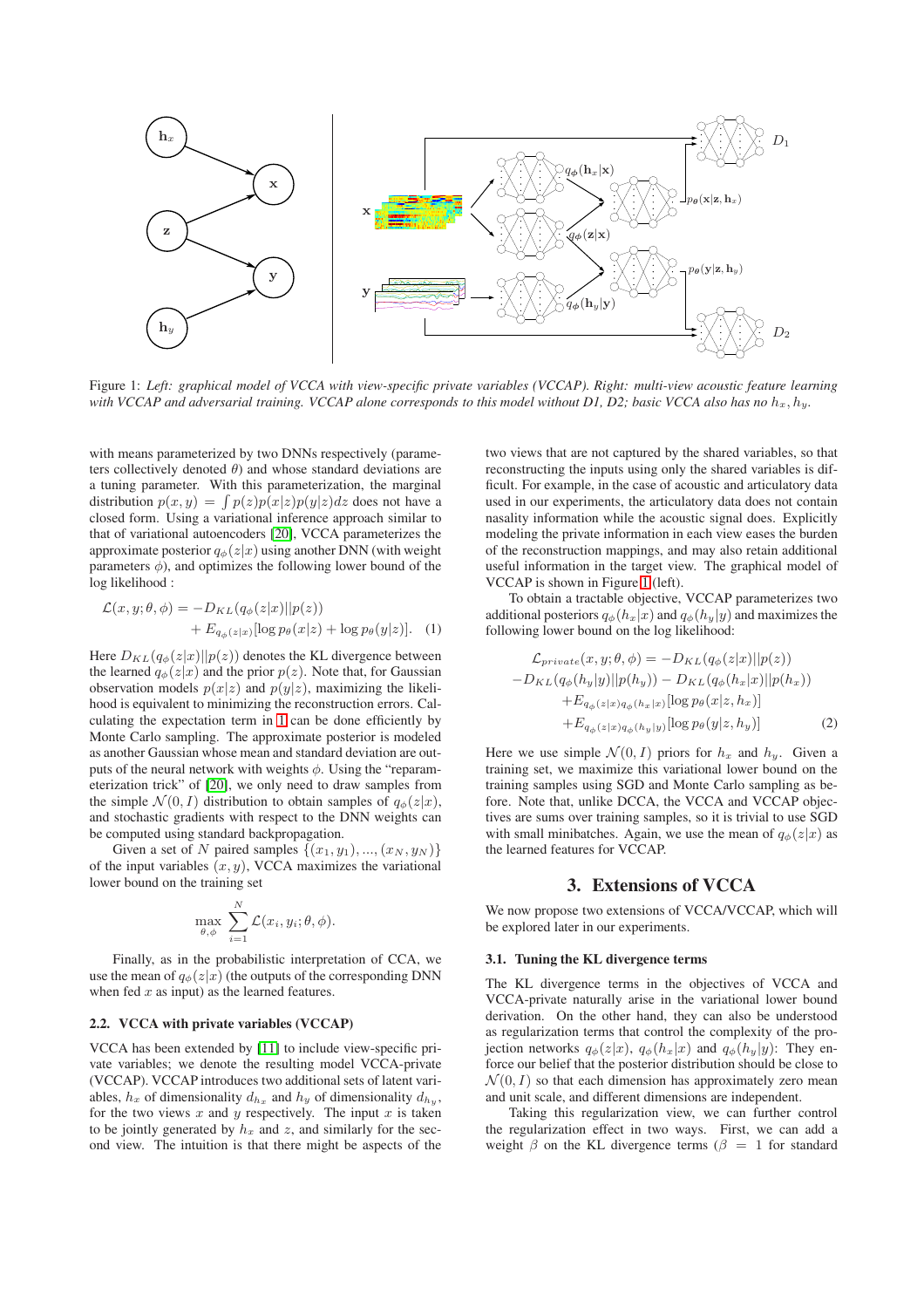VCCA/VCCAP). Second, we could add more informative priors than  $\mathcal{N}(0, I)$ . For our ASR task, we typically concatenate input frames over a context window. We find that features learned at a moderate window size can be used as priors for learning at a larger context window size. Such priors may both improve the feature quality and speed up training over using the simple Gaussian prior. Experiments demonstrating this effect are given in Section [4.3.1.](#page-3-0)

#### <span id="page-2-0"></span>3.2. Generative adversarial training

Adversarial learning is an increasingly popular approach for learning deep generative models [\[13,](#page-4-12) [21,](#page-4-20) [22,](#page-4-21) [23,](#page-4-22) [24\]](#page-4-23). In this approach there are two modules: a discriminator that takes a data sample and tries determine whether it is generated by a model (fake) or comes from the real data distribution (e.g., a sample from the training set), and a generator that produces data samples from the generative model and tries to fool the discriminator. At equilibrium, generative adversarial networks (GANs) should be able to capture well the data distribution.

We extend VCCA/VCCAP with generative adversarial training by viewing the basic VCCA/VCCAP model as a pair of generators, and adding two discriminators  $D_1$  and  $D_2$ , one for each view, which try to distinguish the generated samples from training set input samples. Accordingly, we augment the original VCCA objective with losses on the discriminators. For fixed generators,  $D_1$  optimizes the following objective for the *i*-th sample  $(D_2$  maximizes an analogous objective):

$$
\max_{D_1} \log D_1(x_i) + \log(1 - D_1(x'_i)) \tag{3}
$$

where  $x_i$  is the original input of the first view and  $x_i$  is the corresponding reconstruction. Given the discriminators, the generators (including the projection networks and reconstruction networks) optimize the following objective for the  $i$ -th sample

$$
\max_{\theta,\phi} \mathcal{L}_{private}(x_i, y_i; \theta, \phi)
$$

$$
+ \lambda_1 \log(D_1(x_i')) + \lambda_2 \log(D_2(y_i')).
$$

Here  $\lambda_1$  and  $\lambda_2$  are two hyperparameters used to trade off the GAN loss with the VCCA/VCCAP loss. Note that  $x'_i$  and  $y'_i$ are functions of the generators (and thus also parameterized by  $\theta$ ,  $\phi$ ), and the generators try to make  $D_1$  and  $D_2$  accept fake samples (reconstructions). We alternate the above two stages during training. The model architecture incorporating GANs is depicted in Figure [1](#page-1-1) (right). Experiments demonstrating this approach are given in Section [4.3.2.](#page-3-1)

## 4. Experimental Results

The Wisconsin X-ray microbeam (XRMB) [\[12\]](#page-4-11) corpus consists of both speech and articulatory measurements, which are simultaneously recorded, from 47 American English speakers. Previous works [\[5,](#page-4-4) [14\]](#page-4-13) have shown that features learned by linear, kernel and deep CCA can be used to improve performance of speaker-independent phonetic recognition on this corpus. Note that the recognizer is trained and tested using acoustic view only though features are learned using both views.

Following the basic setup of [\[14\]](#page-4-13), the two input views are based on standard 39D MFCC+ $\Delta + \Delta\Delta$ s and 16D articulatory features (horizontal/vertical displacement of 8 pellets attached to several parts of the vocal tract). To incorporate context information, the inputs are concatenated over a  $\hat{W}$ -frame window centered at each frame, giving  $39 \times W$  and  $16 \times W$  feature dimensions for each of the two views respectively.

The 47 speakers of XRMB are divided into disjoint sets of 35/12 speakers for feature learning and recognition respectively. The 12 recognition speakers are further divided into 6 disjoint groups to perform a 6-fold experiment. In each fold,  $8/2/2$  speakers are used for training/tuning/testing the recognizer respectively. For each fold, we choose the hyperparameters that give the best PER on the fold-specific dev set and measure its corresponding test result; finally, we report the average test PER over the 6 folds. Each split/fold is genderbalanced, and the per-speaker mean and variance of the articulatory measurements are removed for the feature learning stage. Unlike [\[14\]](#page-4-13), we include silence frames in feature learning, yielding a total of 1.7M training samples. (Although the added frames correspond to silence, the context window often overlaps speech.) This larger training set benefits the generative VCCA/VCCAP methods.

#### 4.1. Algorithms and architectures

We compare VCCA/VCCAP and its extensions with baseline MFCCs, multi-view features learned with deep CCA (DCCA [\[10,](#page-4-9) [14\]](#page-4-13)) and multi-view contrastive loss (Contrastive [\[25\]](#page-4-24)). The contrastive loss aims to make the distance between paired samples smaller than the distance between unpaired (negative) samples by a margin. Note that in previous work [\[14\]](#page-4-13), DCCA was already found to outperform supervised DNN bottleneck features (trained on the recognizer training data and used in a tandem recognizer [\[26\]](#page-4-25)) for  $W = 7$ . Both DCCA and Contrastive were compared against VCCA/VCCAP in [\[11\]](#page-4-10) for a 7-frame context window, where VCCAP was slightly outperformed by Contrastive when silence frames are not used in training. In this paper, we show that VCCAP and its extensions outperform these alternatives when all methods use the same larger training set at different context sizes.

DNN architectures and training procedures for DCCA and Contrastive used here are consistent with previous work [\[11\]](#page-4-10), and the VCCA-based methods use the same architectures. Each DNN has up to 3 ReLU [\[27\]](#page-4-26) hidden layers: each hidden layer of  $q(z|x)$  has 1500 units while each hidden layer of  $q(h_x|x)$ and  $q(h_y|y)$  has 1024 units, and the discriminators  $D_1$  and  $D_2$ use [2048, 1500, 1500] units in each hidden layer. With limited tuning at context size  $W = 7$ , we fix the standard deviations of  $p_{\theta}(x|z, h_x)$  and  $p_{\theta}(y|z, h_y)$  to 1 and 0.1 respectively. Our methods are trained using the Adam optimizer [\[28\]](#page-4-27) with a fixed learning rate of 0.0001 and minibatch size 200, except that the discriminators of VCCAP+GAN are updated less frequently using minibatches of size 1800. Dropout [\[29\]](#page-4-28) at a rate of 0.2 is used for all layers. The overall best performing VCCA, VC-CAP and DCCA models have a feature dimensionality of 70, while the best feature dimensionality is 50 for Contrastive. We train the four models to convergence (around 60, 300, 60 and 30 epochs for VCCA, VCCAP, DCCA and Contrastive loss, respectively).

We use two phone recognizers in this paper. The first is a 3-state monophone HMM/GMM system, which is fast and consistent with previous work [\[14\]](#page-4-13). This recognizer is built with Kaldi [\[30\]](#page-4-29) and uses a TIMIT bigram language model. The learned features are used in a tandem approach [\[26\]](#page-4-25) for this recognizer, i.e., they are concatenated with the original 39D MFCCs and used as input to the HMM/GMM recognizer. The second recognizer is a connectionist temporal classification (CTC)-based recognizer [\[31\]](#page-4-30), built with TensorFlow [\[32\]](#page-4-31), that uses a 2-layer bidirectional recurrent neural network (RNN) with 512 gated recurrent unit (GRU [\[33\]](#page-4-32)) cells in each layer.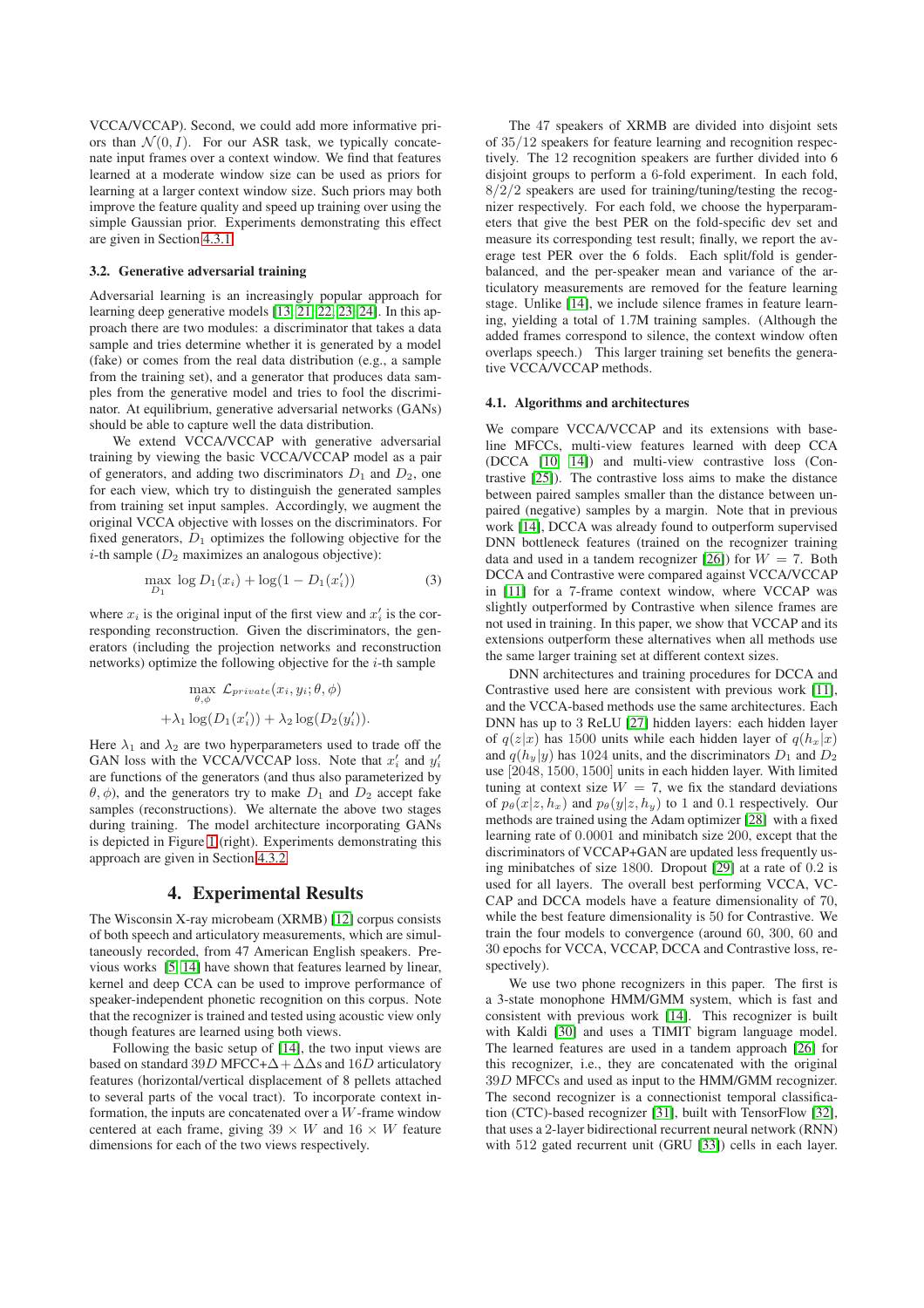<span id="page-3-2"></span>

Figure 2: *Average test set phone error rate (PER, %) over* 6 *folds obtained by HMM/GMM and CTC-based recognizers with features learned by different methods at window size* W = 7/15/71*. VCCAP-ext is the extension of VCCAP with a weighted KL divergence term and learned priors.*

<span id="page-3-3"></span>

|  |                                 |  | $\Delta$ |      |  |
|--|---------------------------------|--|----------|------|--|
|  | 7.4   22.8   19.5   15.1   15.6 |  |          | 14 Q |  |

Table 1: *Development set PER (%) of one fold obtained with the HMM/GMM recognizer and VCCAP features for different input context sizes when trained for* 60 *epochs.*

We do not concatenate features with the original MFCCs as this tends to give better performance on dev sets. No language model is used for this recognizer. We decode with beam search with a beam width of 100. Since experiments with the CTCbased recognizer are much slower than with the HMM/GMM, we provide CTC results for a subset of the experiments.

#### 4.2. Main test set results and effect of window size

We first give the main final test set results, summarized in Figure [2,](#page-3-2) and then describe additional comparisons on the dev set.

We observe from Figure [2](#page-3-2) that all deep multi-view features benefit from wider context, and significantly improve over the original MFCC features. Using either HMM/GMM or CTCbased recognizers, VCCAP outperforms basic VCCA, is comparable to Contrastive and DCCA for  $W = 7$ , and outperforms all alternative methods for  $W = 15$ . We therefore focus on VCCAP in the remaining experiments and discussion. The best performance is obtained with the extension to VCCAP proposed in Section [3.1,](#page-1-2) with a weight on the KL divergence term (of  $\beta = 10$ ) and where the  $\mathcal{N}(0, I)$  prior for a large-window input (here  $W = 71$ ) is replaced by the posterior learned with a smaller window (here  $W = 35$ ).

Table [1](#page-3-3) provides a more detailed look at the role of the context window size, in terms of development set PER in one fold (to avoid excessive test set reuse). When fixing the other hyperparameters of VCCAP, the PER initially decreases quickly with increasing context window size, then plateaus after  $W = 15$ , and starts to increase again at 71 frames. It is only by using the learned prior extension that we are able to obtain further improvements with larger context windows.

#### 4.3. VCCAP Extensions

We next provide a more detailed study of the proposed VCCAP extensions. To avoid excessive test set reuse and to speed up

<span id="page-3-4"></span>

|                                       | $= 35$ |     |    |
|---------------------------------------|--------|-----|----|
| $i=1, N$<br>l) prior                  |        | 4.9 | რ. |
| $\beta = 10, \mathcal{N}(0, I)$ prior |        |     |    |
| $\beta = 10$ , learned prior          |        |     |    |

Table 2: *Development set PER (%) obtained with the HMM/GMM recognizer and VCCAP features for different KL divergence term penalty weights, with/without priors learned by the 35-frame window model.*

experimentation, we report dev set results from a single fold when each model is trained for 60 epochs. We then use the learned features only in the HMM/GMM recognizer.

#### <span id="page-3-0"></span>*4.3.1. Tuning the KL divergence terms*

Table [1](#page-3-3) shows that learning from very large context windows is more challenging. Table [2](#page-3-4) shows that the proposed VCCAP extensions of Section [3.1](#page-1-2) allow for further gains with larger windows. Specifically, with a very large window of  $W = 71$ , giving more weight to the KL divergence term improves performance, and using a prior corresponding to the learned posterior from the  $W = 35$  model helps further. These extensions force the model to pay more attention on the central 35 frames.

#### <span id="page-3-1"></span>*4.3.2. Incoporating adversarial learning*

Finally, we experiment with the VCCAP+GAN approach (Section [3.2\)](#page-2-0). We train VCCAP with the best hyperparameters for 30 epochs; then starting from this model we train VC-CAP+GAN and VCCAP both for another 30 epochs each. Tradeoff parameters for the discriminators ( $\lambda_1 = \lambda_2 = 5$ ) are tuned at  $W = 7$  based on average dev set PER. VCCAP+GAN slightly outperforms VCCAP, with gains of 0.1-0.4 in dev set PER across folds for  $W = \frac{7}{15}{35}$ , but the improvement is less stable than that of the other extensions. Considering the added complexity of GAN training, the results may not justify adopting this approach in general, and for our final test results we did not include this extension.

# 5. Conclusion

We have shown that VCCA-private and its extensions improve over previous approaches for unsupervised acoustic feature learning from multi-view acoustic and articulatory data, and in particular that the method benefits from large input context windows using learned priors. In fact, we have observed that we can continue to improve performance with even larger windows by re-learning priors, but thorough experimentation becomes impractical; this suggests that recurrent models may be fruitful, as a way of handling very large context. Further avenues for research in unsupervised speech processing include using the extracted private variables (which are unused in our work thus far), which may be useful for generation tasks like voice morphing and other synthetic speech generation. The setting could also be extended to semi-supervised learning, that is joint training of the recognizer and VCCA objectives, as well as for learning sequence-level features.

## 6. Acknowledgments

This research was supported by NSF grant IIS-1321015 and used GPUs donated by NVIDIA Corporation.